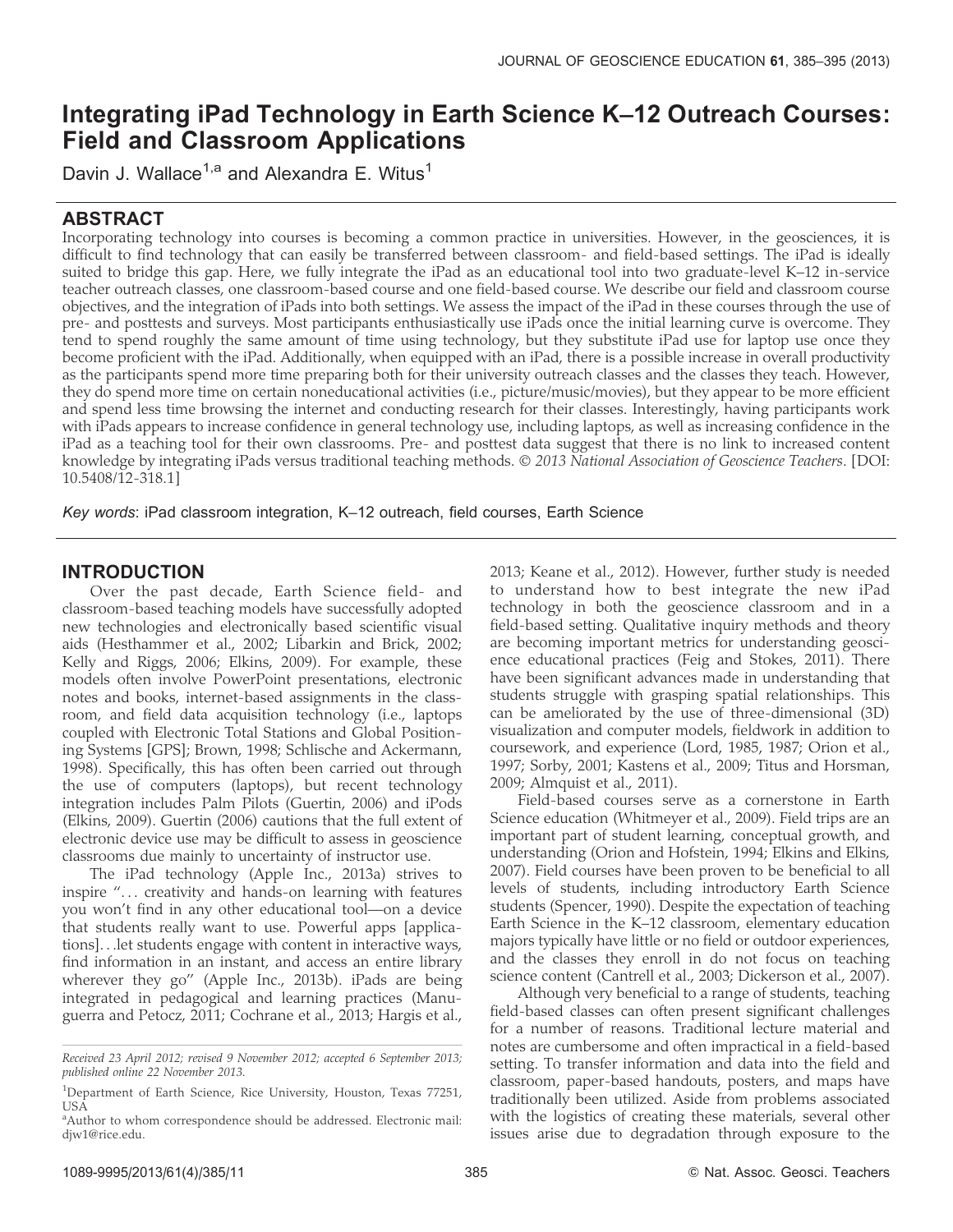elements, static representation of images on paper, and the inability to alter and/or display different aspects of data sets in the field. These factors have been driving the Earth Science community towards exploring technology for field applications (Clegg et al., 2006; De Donatis and Bruciatelli, 2006; Manone et al., 2006; Goldup, 2013).

This study presents several field and classroom uses of iPad technology in graduate-level K–12 outreach courses and measures the students' attitudes, perceived impact, and content-knowledge growth associated with fully integrating iPads in these settings.

# EARTH SCIENCE OUTREACH CLASSES AT RICE UNIVERSITY

For several years, the Rice University Department of Earth Science has led an outreach initiative composed of teaching a suite of classroom- and field-based Earth Science courses to K–12 in-service educators. The classroom participants consist of teachers taking these courses for graduate credit, and they often take a full suite of the courses over several years. Recently, the use of iPad technology has been incorporated into our curriculum during a summer field-based course followed by an academic classroom semester-long course. Therefore, this group of course participants (defined here as university graduate students who are also K–12 educators) allowed us to develop specific field and classroom uses for iPad technology in university geoscience outreach courses.

# FIELD AND CLASSROOM COURSE **OBJECTIVES** Field Course Objectives

From July 18 to 28, 2011, twenty K–12 science teachers participated in a field-based course (ESCI 515). The reported demographics include 10% African American participants, 20% Hispanic participants, and 70% Caucasian participants with an average age range between 43 and 52 y. The course goals were to: (1) work in small groups designed to foster scientific independence and collaboration, (2) gain familiarity and mastery of scientific technology (ground penetrating radar, sediment coring, GPS handheld units), (3) interpret scientific data in a historical context, (4) acquire field and laboratory experience, and (5) ultimately share this experience with their own students. Specifically, the course focused on a geologic and oceanographic investigation of Galveston Island, Texas. The examination included investigating hurricane events, evaluating shoreline and bayline erosion, understanding nearshore physical oceanography, differentiating coastal environments, and assessing natural and anthropogenic impacts. Participants of the course were required to develop and conduct scientific research projects in small groups that could be completed within the time frame of the course. Example projects (see supplemental file for Field Course Projects; available at: http://dx.doi.org/10. 5408/12-318s1) include the following topics: (1) the influence of a seawall's edge on accelerated erosion, (2) examining the short-term impacts of Hurricane Ike (2008), (3) assessing the differences between natural and artificial dunes, and (4) investigating a prograding beach ridge complex. With support from instructors, participants had



FIGURE 1: LIDAR elevation data set of Galveston Island (located along the upper Texas coast) distributed to participants.

access to a range of tools and data sets to undertake these projects.

### Field Data and Tools

### Light Detection and Ranging (LIDAR) Data

A high-resolution elevation data set for Galveston Island was available to participants (Fig. 1). Participants were able to identify coastal geomorphic features on Galveston Island, such as beach ridge and swale topography, washover channels, and dunes. Participants had access to the data while in the field on their iPads. They were able to roughly locate themselves with respect to satellite-based data using the iPad-assisted GPS. This information could then be analyzed in the field and in the laboratory setting using geographic software on iPads (Table I) and computers (ArcGIS).

### Sediment Coring

Participants were able to collect shallow sediment cores (Fig. 2) from a number of locations. An AMS, Inc., sand sludge sediment probe was used, designed to collect and recover 2 ft (0.6 m) sections of dry sand. We successfully reoccupied the same hole to couple these 2 ft sections to a total core depth of 6 ft (1.8 m). Each section took roughly 15 min to collect. Cores were opened lengthwise, described, and sampled by participants. Cores were photographed by participants using their iPad built-in camera. The sampling was intended to examine variations in grain size, organic material, macroscopic mollusc shell abundances, and mineralogy. These cores were then wrapped in cellophane and taken by participants to discuss in their classrooms.

### Ground Penetrating Radar (GPR)

Ground penetrating radar data were collected for/by participants in an effort to image the shallow subsurface below Galveston Island. Due to the low elevation of the barrier and thus the relatively high saltwater table, the subsurface was only minimally imaged. Despite the limited data acquisition, all participants spent some time collecting data, to see the process and timing involved.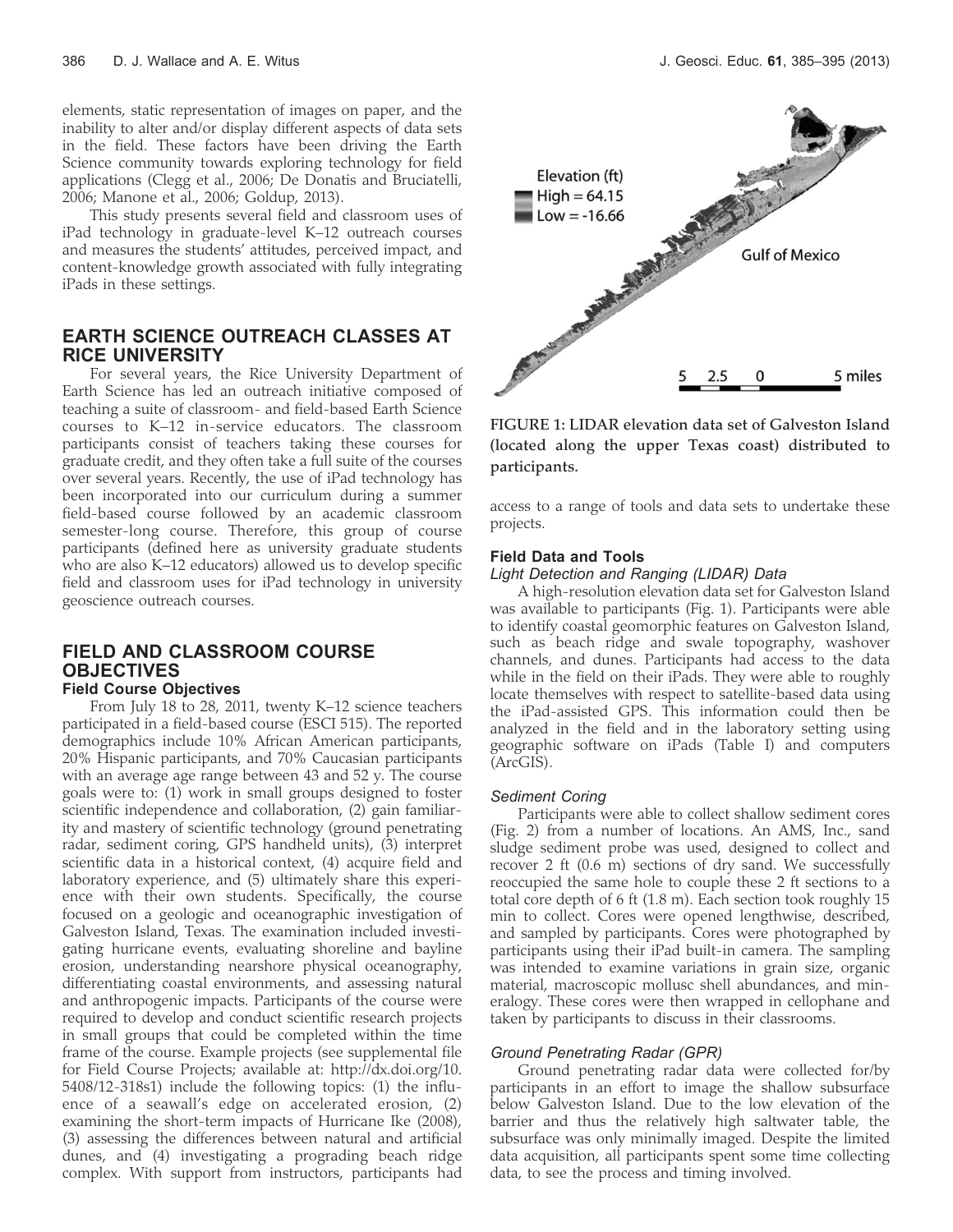TABLE I: Compilation showing the apps provided specifically for our two courses (some were free; others were purchased for the participants) in addition to apps suggested to participants for additional information. The specific course uses for all apps in ESCI 511 and 515 are noted.

| App Name                             | <b>Course Uses</b>                       | Link                                                          |  |
|--------------------------------------|------------------------------------------|---------------------------------------------------------------|--|
| Provided for Course                  |                                          |                                                               |  |
| ArcGIS                               | Map image/elevation data visualization   | http://itunes.apple.com/us/app/arcgis/id379687930?mt=8        |  |
| Dropbox                              | Sharing files, submitting assignments    | http://itunes.apple.com/us/app/dropbox/id327630330?mt=8       |  |
| iMovie                               | Record/edit videos                       | http://itunes.apple.com/us/app/imovie/id377298193?mt=8        |  |
| Keynote                              | View/create presentations                | http://www.apple.com/iwork/keynote/                           |  |
| <b>Notes</b>                         | Field/course notetaking                  | http://www.apple.com/ipad/built-in-apps/                      |  |
| Numbers                              | Spreadsheet creation                     | http://www.apple.com/iwork/numbers/                           |  |
| Pages                                | Word processing                          | http://www.apple.com/iwork/pages/                             |  |
| ReelDirector                         | Record/edit videos                       | http://itunes.apple.com/us/app/reeldirector/id334366844?mt=8  |  |
| Suggested for Additional Information |                                          |                                                               |  |
| EarthObserver                        | Elevation, bathymetry, and geologic data | http://itunes.apple.com/us/app/earthobserver/id405514799?mt=8 |  |
| Geograph TX                          | Texas geologic map data                  | http://itunes.apple.com/us/app/geograph-tx/id323930546?mt=8   |  |
| geotimescale                         | Geologic timescale                       | http://itunes.apple.com/us/app/geotimescale/id327090162?mt=8  |  |
| Google earth                         | Map image visualization                  | http://itunes.apple.com/us/app/google-earth/id293622097?mt=8  |  |
| iBooks                               | Download/read books and PDFs             | http://itunes.apple.com/us/app/ibooks/id364709193?mt=8        |  |
| iSeismometer                         | Detect ground motion                     | http://itunes.apple.com/us/app/iseismometer/id304190739?mt=8  |  |
| NASA App                             | NASA data and information                | http://itunes.apple.com/us/app/nasa-app/id334325516?mt=8      |  |
| Rocks & Gems                         | Rock and gem references/definitions      | http://itunes.apple.com/us/app/rocks-gems/id351060567?mt=8    |  |
| Topos2Go                             | Download and view topographic maps       | http://itunes.apple.com/us/app/topos2go/id307752385?mt=8      |  |
| USGSSeismic                          | Recent global earthquake data            | http://itunes.apple.com/us/app/usgsseismic/id333208233?mt=8   |  |



FIGURE 2: (A) Students had the ability to collect shallow sediment cores in a number of locations. (B) An example of three split sediment cores.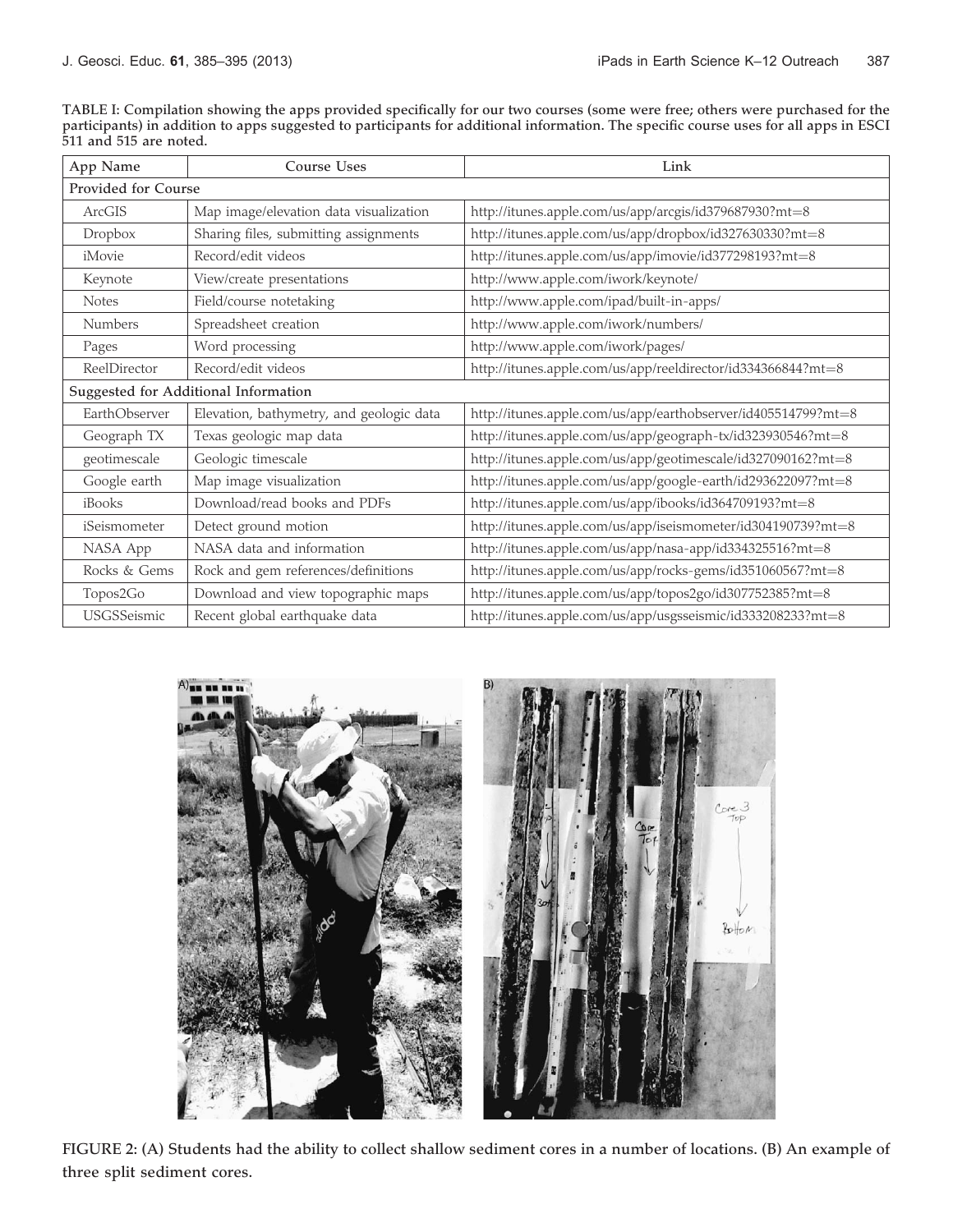

FIGURE 3: Participants using iPads in the field (A) and in the classroom (B).

### Global Positioning System (GPS)

GPS units were used by participants to collect points of interest during the field course and to provide spatial data that would be directly comparable to previously collected waypoints. This included the locations of sediment cores, photographs, videos, surface samples, and ground penetrating radar lines.

### iPads

iPads (generation 2) enabled with 3G data communication technology were distributed to the 20 participants prior to the summer 2011 course. Participants were able to visualize, display, and share high-resolution digital elevation data, sediment core transects, and subsurface geophysical data collected for the field course (Fig. 3A). Further, participants extensively used the iPads for documenting their field experience by collecting visual data for their projects through the use of the built-in camera. Notes were also taken digitally in the field, and final presentations concerning their research findings were constructed. All of these field uses were accomplished via several apps (Table I).

### Classroom Course Objectives

As a companion to this summer course, mostly the same cohort of participants enrolled in a classroom-based, semester-long oceanography class in fall 2011 (ESCI 511) designed to further bolster knowledge in marine geologic and oceanographic content, with a full traditional lecture and assignment-based classroom course. The reported demographics of 15 participants include 7% African American participants, 27% Hispanic participants, and 66% Caucasian participants with an average age range between 44 and 53 y (five participants did not complete the survey). The course content (see supplemental file for Classroom Exercises; available at: http://dx.doi.org/10.5408/12-318s1) included such topics as ocean basins, sedimentation, nearshore and offshore processes, coastal habitats, and coastal hazards. The course objectives were to (1) bolster oceanographic content knowledge, (2) clarify misconceptions, and (3) improve scientific communication skills through presentations and weekly reflections.

### Classroom Uses of iPads

The fall academic semester course intended to fully integrate the use of iPads into a traditional classroom setting (Fig. 3B). Lecture slides, activities, materials, and weekly reflections/homeworks were all distributed digitally. In this paperless setting, each participant followed along with a digital copy of the lecture slides every class, taking notes as needed. Most homework and class activities were completed on participant's iPads, and these were confidentially submitted via the Dropbox app (Table I). Work was reviewed and graded by the instructor and returned in the Dropbox app.

# PRE/POSTTEST

In July 2009, a modified version of the Geoscience Concept Inventory (Libarkin and Anderson, 2005) consisting of 28 questions was administered to a cohort of teachers. This test was again administered as a posttest in December 2009. This pre/posttest serves as a control for a typical group of teachers in the program. In July 2011 (i.e., just before iPads were introduced to the program), an expanded, modified version of the Geoscience Concept Inventory (Libarkin and Anderson, 2005) consisting of 33 questions was administered. This same test was then administered as a posttest in July 2012.

# PRE/POSTTEST RESULTS

The July/December 2009 pre- and posttests yielded average scores of 70.1 and 88.9, respectively (prior to the addition of iPad technology). The difference between these tests was 18.8 points, serving as the control amount of change. The July 2011/2012 pre- and posttests yielded average results of 78.4 and 79.8, respectively. The difference between these tests was 1.4 points.

### PARTICIPANT SURVEYS

As we were particularly interested in feedback associated with integrating iPads into our field and classroom settings, we developed surveys for our participants. Pre- and postsurvey questions were adapted from a similar study by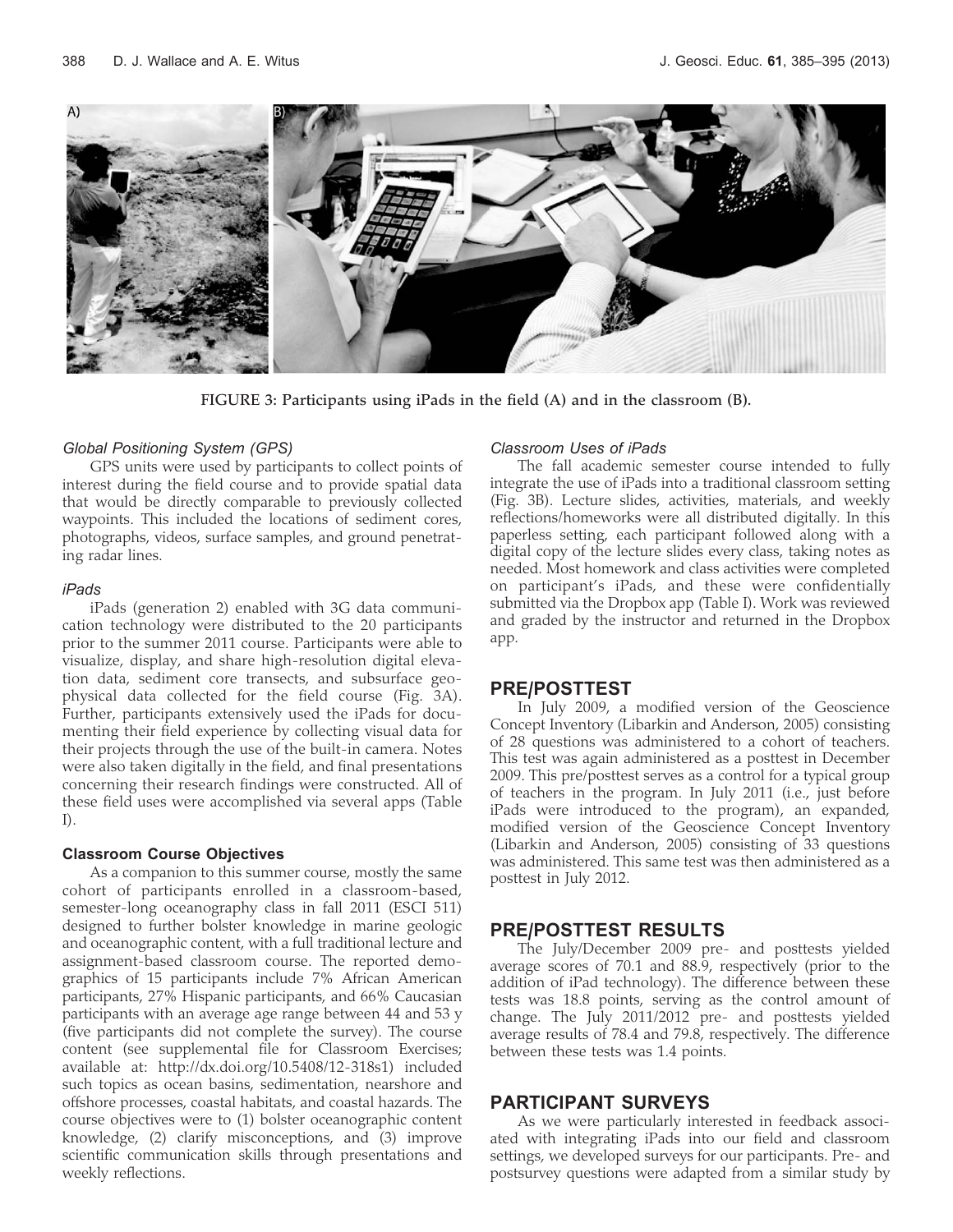

FIGURE 4: Pre- and postsurvey part one responses. Values are average results for all participants on a scale of 0–10 (0  $=$  none, 1 = exceptionally low, 2 = particularly low, 3 = very low, 4 = low, 5 = neutral, 6 = high, 7 = very high, 8 = particularly high,  $9 =$  exceptionally high, and  $10 =$  perfect). Each question is shown below each set of responses.

Hoisch et al. (2010) examining the use of tablet personal computers (PCs) in a geoscience classroom. The confidential pre- and postsurveys given to participants were both nearly the same, with only minor changes between the two surveys, reflecting course-specific questions (i.e., specific differences between ESCI 511 and 515). These surveys were distributed to willing participants after the summer 2011 course (i.e., presurvey) and after the fall 2011 course (i.e., postsurvey). They were administered 5 mo apart, during which time the participants had returned to their regular teaching roles at K–12 schools. The surveys were split into three parts, each designed to capture a different measure of participant technology usage.

For part one, participants were asked to provide a ranking to questions on a scale of 0–10 (with the rankings as follows:  $0 =$  none,  $1 =$  exceptionally low,  $2 =$  particularly low,  $3 = \text{very low}, 4 = \text{low}, 5 = \text{neutral}, 6 = \text{high}, 7 = \text{very}$ high,  $8 =$  particularly high,  $9 =$  exceptionally high, and  $10 =$ perfect). The responses from all participants were averaged for each question individually for both the pre- and postsurveys, thus allowing for a direct comparison (Figs. 4 and 5). Part two focused on how much time in number of hours the participants spent on certain tasks using technology. Part three posed short-answer questions intended to allow participants to fully and directly express their experience.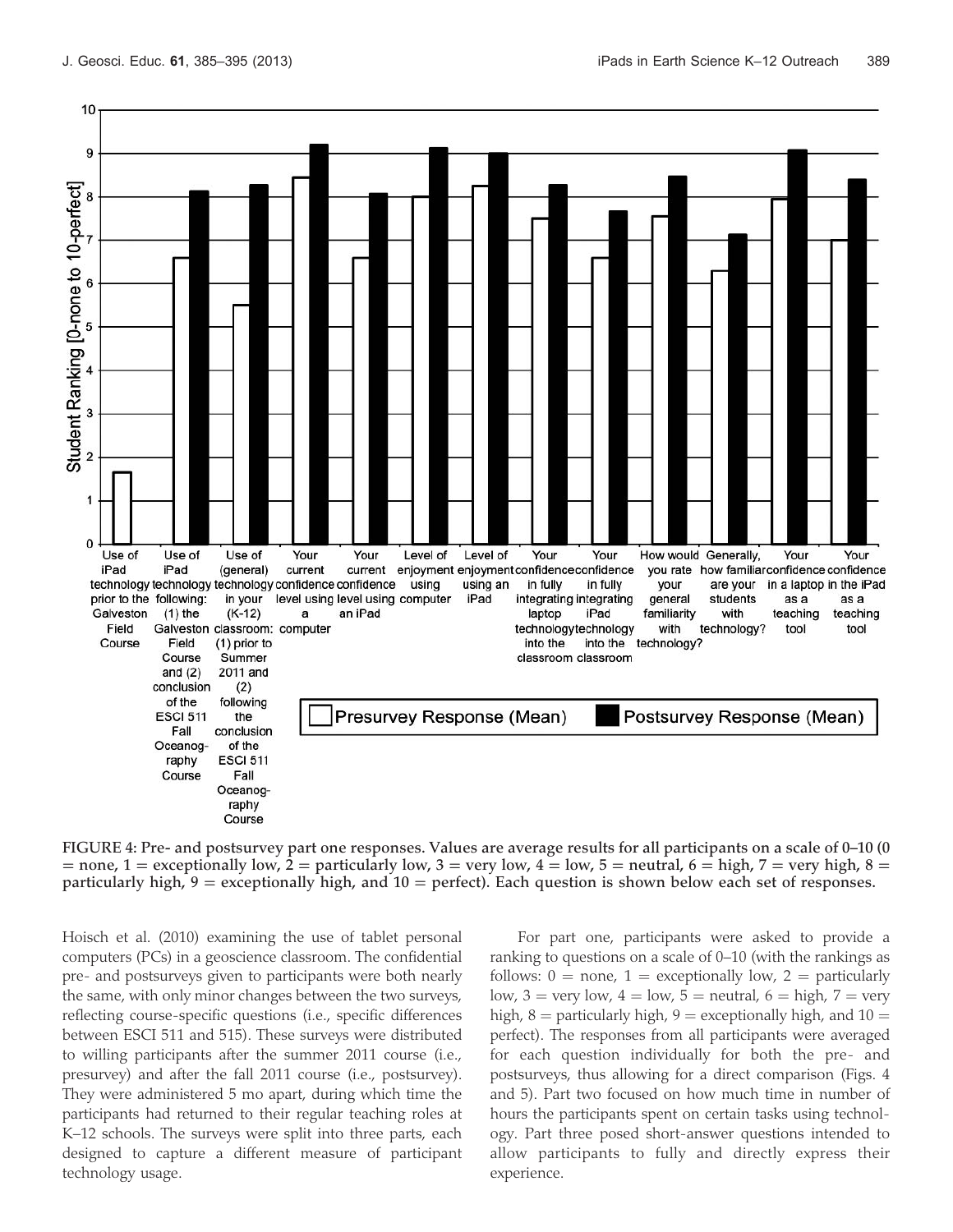



FIGURE 5: Pre- and postsurvey part two responses. Values are average results for all participants in either hours per week or hours per day, depending on the question. Inside the gray box, participant responses reflect how much time they spend in a work week doing certain activities. Outside of the gray box, participant responses reflect how much time they spend each day using a laptop versus an iPad. Each question is shown below each set of responses.

# SURVEY RESULTS

Part one of the surveys had participants rank questions relating to their general confidence and enjoyment using technology. As a baseline, participants were asked about their use of iPad technology prior to the Galveston field course (i.e., the first course with iPads introduced). The average response for the participants ''use of iPad technology prior to the Galveston field course'' was between exceptionally and particularly low (an average ranking of 1.7). Use of iPad technology following the Galveston field course yielded an average response of 6.6 (between high and very high). The corresponding questions for which participants increased their ranking by a full-scale point, which we consider as having a significant impact on the participants, include: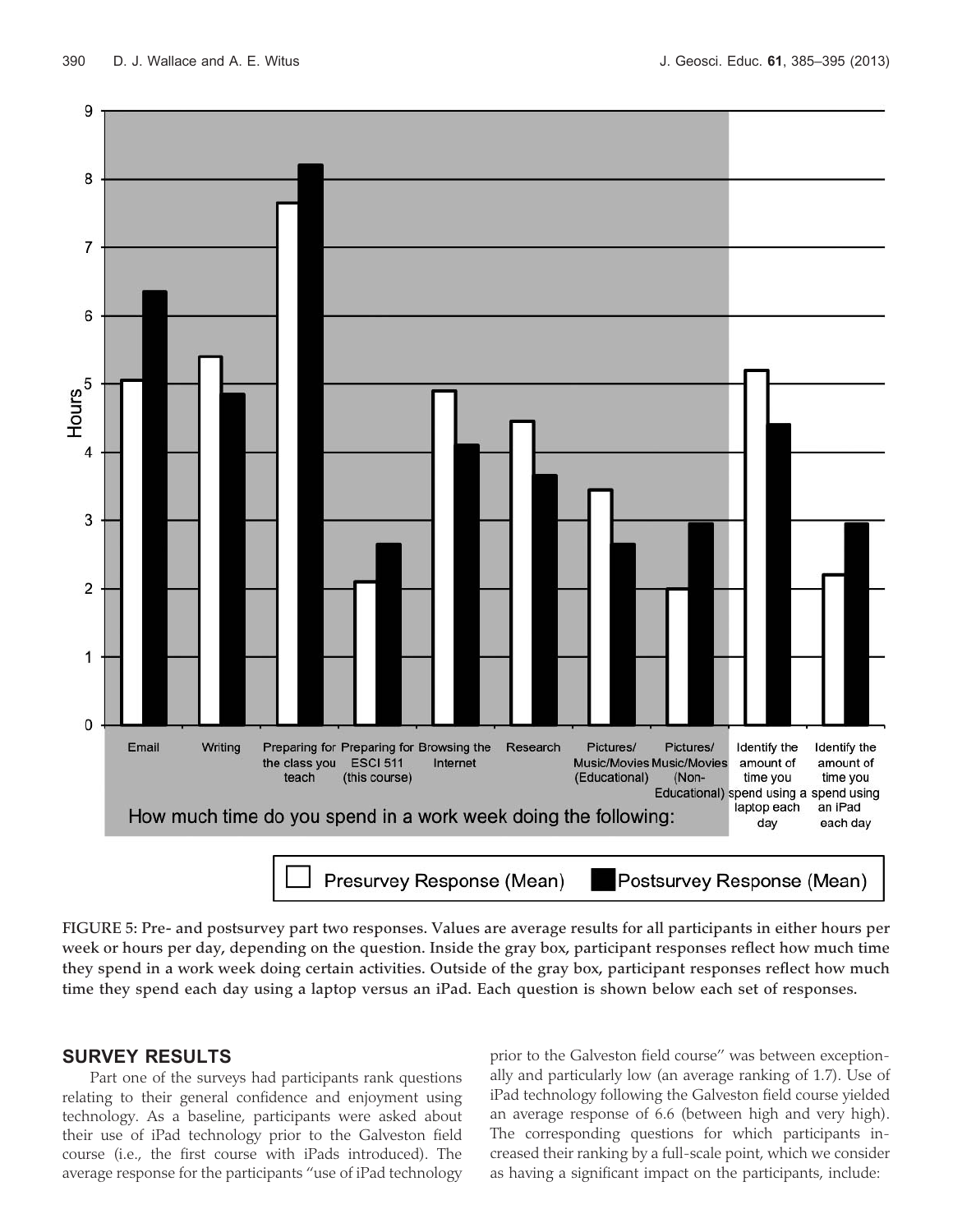- (1) use of iPad technology following: (a) the Galveston field course and (b) conclusion of the ESCI 511 fall oceanography course (average 1.5 higher rank),
- (2) use of (general) technology in your (K–12) classroom: (a) prior to summer 2011 and (b) following the conclusion of the ESCI 511 fall oceanography course (average 2.8 higher rank),
- (3) current confidence level using an iPad (average 1.5 higher rank),
- (4) level of enjoyment using computer (average 1.1 higher rank),
- (5) confidence in fully integrating iPad technology into the classroom (average 1.1 higher rank),
- (6) confidence in a laptop as a teaching tool (average 1.1 higher rank), and
- (7) confidence in the iPad as a teaching tool (average 1.4 higher rank) (Fig. 4).

For all questions in part one of both surveys, which were meant to compare the response, the difference from the pre- and postsurveys showed average gains, ranging from a 0.8 to 2.8 increase (Fig. 4). The specifics on individual questions asked and the associated responses can be found in Fig. 4.

Part two of the participant surveys focused on the amount of time spent on specific tasks using technology. Comparison of the responses between the pre- and postsurveys shows that participants varied the amount of time they spent on certain tasks after the introduction to the iPad (Fig. 5). Based on their responses, participants spent less time each week on the following activities after the fall 2011 course: (1) writing (average 33 min less), (2) browsing the internet (average 48 min less), (3) research (average 48 min less), (4) pictures/music/movies (educational) (average 48 min less), in addition to (5) using a laptop each day (average 48 min less). Participants spent more time each week on the following activities after the fall 2011 course: (1) electronic mail (average 78 min more), (2) preparing for the class you teach (average 33 min more), (3) preparing for ESCI 511 (average 33 min more), (4) pictures/music/movies (noneducational) (average 57 min more), in addition to (5) using an iPad each day (average 45 min more) (Fig. 5).

Part three focused on short-answer questions. These questions captured an aspect that could not be quantitatively measured as in parts one and two. Also, it allowed participants to shed light on the impact these iPads had on their own students, as well as future potential. These responses can be used to gauge specific opinions of the participants, and representative answers are quoted in Table II.

# **DISCUSSION**

### Course Goals

In general, iPads were incorporated into both the fieldbased courses and the classroom successfully. Several specific uses for iPads were integrated towards reaching course goals:

### Field Course Goals

Goal #1: Work in small groups designed to foster scientific independence and collaboration

In many cases, without prompting by instructors, participants were able to discuss their investigations in the field in detail, as they all had access to data, maps, and photographs via their iPads. Participants had access to the information that they collected during the day in the field that they could instantly share with others, and this led to meaningful field discussions that typically had not occurred in past courses. In past courses, there was always a time delay in disseminating data collected from the field to the participants. With iPads, discussions continued during the daily bus rides to and from the field site, and they could take notes based on their discussions while under way. Further, they could share data via 3G in the field and during their transit time. This amounted to more time spent working on projects beyond the allotted field time. In many cases, access to high-resolution historic maps and approximate current locations allowed participant's to develop and modify their investigations in real time while in the field. For example, if they identified an interesting feature, they could then look at satellite images, interpret the feature, and take a sediment core for documentation. This allowed the participants to maximize their time and thus increase field productivity.

Goal #2: Gain familiarity and mastery of scientific technology (ground penetrating radar, sediment coring, GPS handheld units)

Goal #3: Interpret scientific data in a historical context Goal #4: Acquire field and laboratory experience

iPads were successfully integrated towards displaying, manipulating, and discussing the data generated by these devices. This was accomplished by sharing high-resolution PDFs in most cases. The assisted GPS available on the iPads was auxiliary to the handheld unit data, with the added benefit of high-resolution map overlays.

Goal #5: Ultimately share this experience with their own students

The iPad also offered a unique way for participants to document their entire experience. Participants were able to take photographs and videos seamlessly in the field, which included location information, and they were able to share files with one another. Further, their experiences could be displayed directly on the iPad, with no additional device necessary.

### Classroom Course Goals

Goal #1: Bolster oceanographic content knowledge Goal #2: Clarify misconceptions

Based on pre- and posttest data, there is no evidence to support that integrating iPads had any impact towards reaching these goals versus traditional teaching methods. The pre- and postdifference in 2011 (average 1.4 point increase) compared to a 2009 control cohort (average 18.8 point increase) is significantly less. We note that the cohort and content taught was slightly different between 2009 and 2011; therefore, caution should be exercised when comparing the point differentials, as this represents a typical spread between different cohorts over the years at Rice University in this type of assessment. Despite this, there does not appear to be any link to increased content knowledge due to incorporating iPads with pedagogical practices versus traditional practices.

iPads certainly were integrated well from a teaching perspective. During lectures, participants followed along with the slides on their iPads, taking notes as needed. They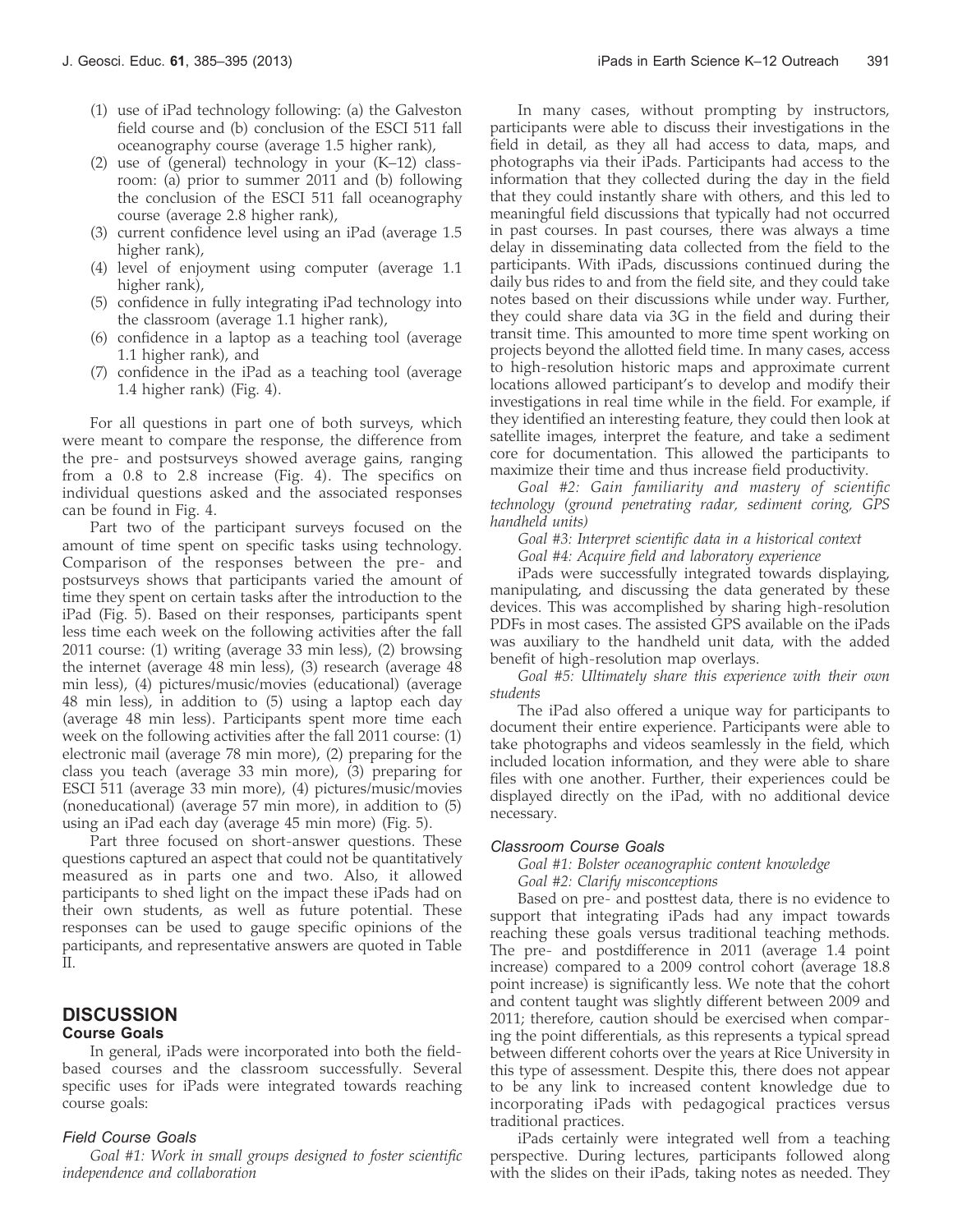| TABLE II: Table describing representative pre- and postsurvey short-answer questions and responses. |  |  |
|-----------------------------------------------------------------------------------------------------|--|--|
|-----------------------------------------------------------------------------------------------------|--|--|

| <b>Survey Questions</b>                                                                                                                                                                                 | <b>Participant Responses</b>                                                                                                                                                                                                                                                               |
|---------------------------------------------------------------------------------------------------------------------------------------------------------------------------------------------------------|--------------------------------------------------------------------------------------------------------------------------------------------------------------------------------------------------------------------------------------------------------------------------------------------|
| Presurvey                                                                                                                                                                                               |                                                                                                                                                                                                                                                                                            |
| What are your expectations for the iPad in<br>this course?                                                                                                                                              | "I'm curious to see how we are going to use the iPad in this course Before the<br>[s]ummer course, I had no idea what an iPad was."                                                                                                                                                        |
|                                                                                                                                                                                                         | "In this class as a student, I am hoping that the iPad will help the class be as close to<br>paperless as possible."                                                                                                                                                                       |
| Do you envision iPads as useful teaching<br>tools?                                                                                                                                                      | "The iPad is so powerful [and] compact that it lends itself well for classroom/field work.<br>And increasingly, it seems we are headed towards a paperless society."                                                                                                                       |
|                                                                                                                                                                                                         | "I believe that the [iPad] could be a great teaching tool. As with any new tool, it<br>requires training and practice by the educator."                                                                                                                                                    |
|                                                                                                                                                                                                         | " I would like to use it to show what can be done with different apps."                                                                                                                                                                                                                    |
| What do you think will be the most<br>beneficial use of an iPad while taking this<br>course (ESCI 511)?                                                                                                 | ". notes and pictures of events . size [and] ease of carrying it; ease of use . access<br>internet • record teachable moments • flexible use • friendly apps (easy to learn) • easy<br>sharing/communicating"                                                                              |
|                                                                                                                                                                                                         | "You don't have to lug around textbooks and paper. You can take it with you and<br>complete any work anywhere."                                                                                                                                                                            |
| What do you think will be the most<br>beneficial use when introducing iPad<br>technology in your own classroom/work day?                                                                                | "The most beneficial use of the iPad in my classroom would be the numerous [apps]<br>that are available. The apps will keep the students engaged and help the kinesthetic,<br>visual and auditory learners."                                                                               |
|                                                                                                                                                                                                         | "the ability to quickly record or share with others."                                                                                                                                                                                                                                      |
| Postsurvey                                                                                                                                                                                              |                                                                                                                                                                                                                                                                                            |
| What were your expectations for the iPad<br>during the ESCI 511 course? Were your<br>expectations met? Please provide some specific<br>examples of expectations and how they were                       | "I feel, after this course, much more comfortable using the iPad for planning,<br>researching, taking notes, writing reports, and communicating. It is a great tool. One<br>great thing is that I was able to save and develop ideas immediately after it came to my<br>mind."             |
| met.                                                                                                                                                                                                    | "we collected data, communicated, and submitted work [via] the iPad."                                                                                                                                                                                                                      |
|                                                                                                                                                                                                         | "The iPad has surpassed my expectations in potential uses"                                                                                                                                                                                                                                 |
| Has your experience using iPads during the<br>ESCI 511 fall oceanography course helped you<br>envision them as useful teaching tools? Please<br>provide some specific ways in which iPads               | "In our final project we used the iPad to establish a link between two different<br>classrooms in different schools for a video-conference. The students were able to share<br>ideas with another class. I used it a lot for researching when an idea occurred to me<br>anytime-anywhere." |
| could be used in a classroom. Include both<br>obvious/common ways and more creative<br>ideas.                                                                                                           | "Their ease of portability is a feature students would relish just as I have. The portability<br>would make them perfect for use in our outdoor learning activities involving writing<br>observations, data collecting, digital imaging, etc."                                             |
| Did your experience in the ESCI 511 fall<br>oceanography course alleviate any perceived<br>negative consequences in using an iPad in                                                                    | "In the beginning, I [experienced] much frustration in learning the basic operational<br>tools in getting the iPad to do what my laptop does. With support [and] sharing from<br>my classmates I quickly moved into a very comfortable level in using the iPad."                           |
| your classroom? If so how?                                                                                                                                                                              | "Yes. I thought of it more as a toy or novelty. Now I see that it has a lot of very<br>purposeful and educational uses!"                                                                                                                                                                   |
| Did your experience in the ESCI 511 fall<br>oceanography course change your opinion on<br>whether you think your students will be<br>excited about using an iPad or what they will<br>be excited about? | " several kids told me they talked their parents into buying the apps that we used."                                                                                                                                                                                                       |

were able to zoom in and out, in order to see higherresolution details of figures in lecture presentations. Some of their own side questions could be answered quickly by having access to the internet and all past activities and presentations.

Goal #3: Improve scientific communication skills through presentations and weekly reflections

Some participants used their iPads during their final presentations. Further, weekly reflections were generally completed and uploaded via iPads. Additionally, during weekly group assignments and activities, participants used their iPads as mobile visual aids for discussion purposes.

# Participant Attitudes Regarding iPad Integration Increased Aptitude for Technology

The most dramatic results gained from the pre- and postsurveys suggest an increase in the participant's aptitude for technology. In order to provide context for this study, we established a baseline for the students use of iPad technology prior to the Galveston field course (i.e., summer 2011 course). The average response was between exceptionally and particularly low (1.7), demonstrating that the participants had very little experience with iPads in general, much less in direct geoscience applications. After the summer 2011 field course, use of the iPad technology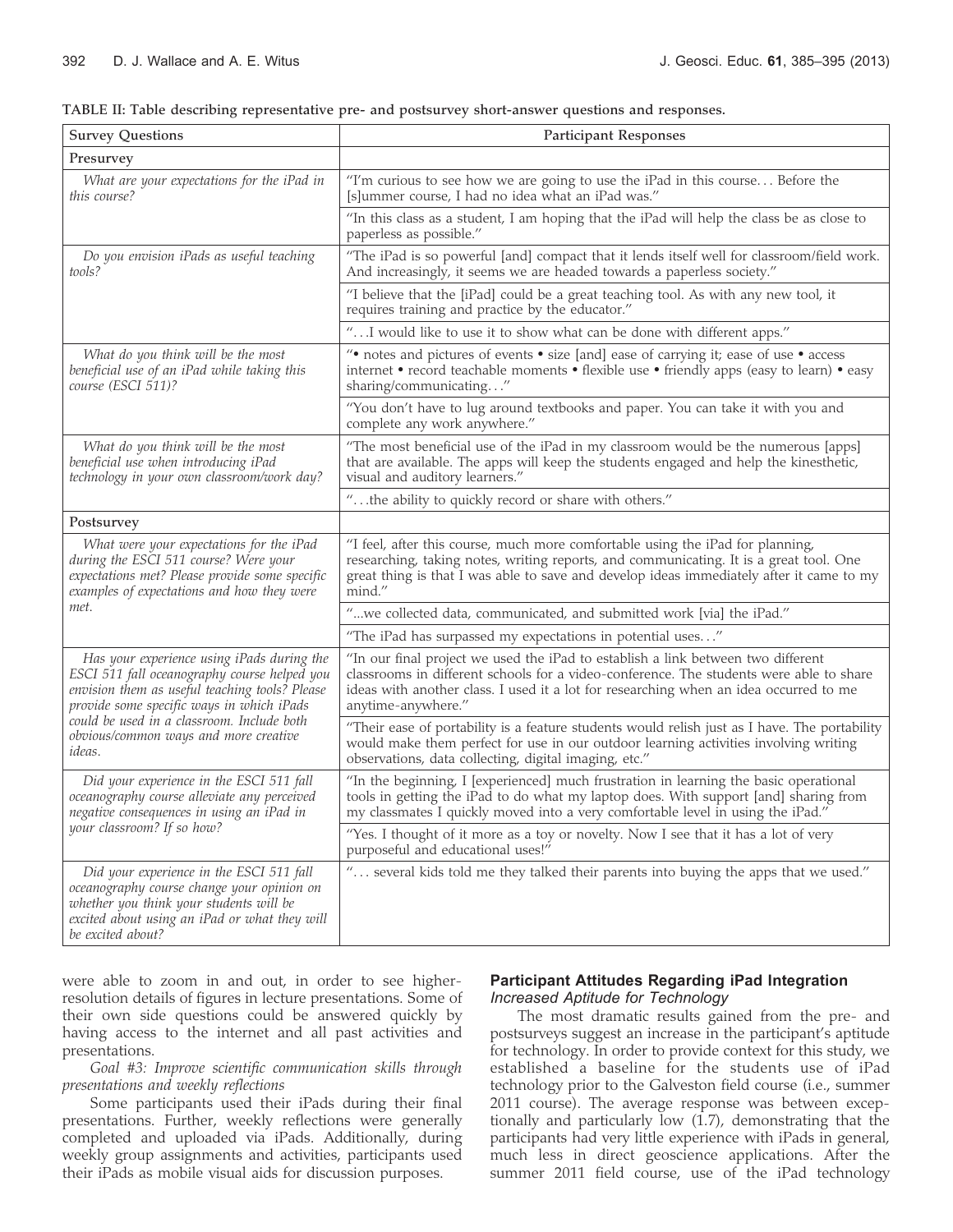average ranking rose to between high and very high (6.6), and again increased after the fall 2011 course to an average of between particularly and exceptionally high (8.1). Additionally, the survey results from the participants suggest an increase in the general use of technology in their K–12 classrooms, confidence in integrating laptops into their classrooms, and level of confidence in using a computer. The use of the iPad positively affected the participants use of general (non-iPad) technology.

### Participants as University Students

Our results suggest that if iPads are provided to participants, they certainly will use them. Also, the more comfortable participants become with the device, the more time they spend using it.

Our results indicate that when an iPad is introduced to Earth Science courses, participants tend to substitute about 45 min each day using it instead of a laptop. They spend more time each week on course-related preparation and electronic mail, and noneducational activities (i.e. pictures/ music/movies). However, they also spend less time writing, browsing the internet, conducting research, and other educational activities (i.e., pictures/music/movies). Therefore, it is not clear that simply having iPads directly translates into higher participant productivity in traditional university courses, although this could partly be due to increased efficiency, leading to more free time.

### Participants as Educators

Our surveys suggest that after iPads are introduced to educators, they will begin to incorporate the technology into their own classrooms. Also, the longer they do this, the more their confidence increases in fully integrating this technology into their own teaching practices. Accordingly, educators then spend more time preparing for the class they teach. Interestingly, our results also indicate that as confidence in an iPad as a teaching tool increases, confidence in using a laptop as a teaching tool also increases. There is also an increase in the level of familiarity of the participant's students with general technology after the introduction of iPads.

Practically speaking, there are two scenarios by which iPads can be incorporated into K–12 classrooms: one device for the teacher alone, or a classroom set for all students. While this is beyond the scope of this study, participants expressed an interest in approaching their districts towards having one classroom or school set. Participants even expressed an interest in writing a proposal to externally obtain these units. The participants did also note classroom uses for a single device. Examples include: as one of the "stations" in a science rotation for students to use a specific app (i.e., Google earth, National Aeronautics and Space Administration [NASA] apps; Table I), for easy, seamless videoconferencing between other classrooms (via the Skype app), as a document scanner in the classroom, as a camera/ video camera to record student presentations, and for teacher productivity. Their portability was also noted as useful during classroom lectures. Therefore, single iPads could be useful, mainly due to their built-in cameras and the ability to perform many side tasks.

# Field Course Assessment

The data collected from the field-based portion of the course were purely qualitative responses. This consisted of participant survey responses and an assessment by the field course instructors. A major use in this setting was file sharing and data access in the field through the use of 3G data technology. For example, participants were able to access, visualize, display, and share high-resolution digital elevation data, sediment core photographs, and subsurface geophysical data (Fig. 3A), as well as field note taking, all on one device. Additionally, participants were able to access their approximate locations in relation to modern and historic images using the built in GPS technology, thus establishing a framework for participants to further develop geospatial relationships in the field. The participants also documented their experiences through videos and photographs of themselves and others in the field, thereby collecting information that could be disseminated to their own students. All of these uses were accomplished via several apps (Table I).

### Increased Productivity and Technology Substitution

On average, the participants reported spending  $\sim$ 7.4 h a day using both a laptop and an iPad (in both pre- and postsurveys). The amount of time remained roughly the same over the pre- and postsurveys; as previously mentioned, the teachers used the iPads for a total of 45 min. more per day and laptops 48 min. less per day after the course. Assuming that the amount of material that the teachers need to gather for their classes remains constant, it appears as though it takes the teachers less time to browse the internet, do research, and find pictures/movies/music with an iPad than without one (i.e., potentially becoming more efficient). This allows for the teachers' time to be spent on other activities, which includes an increased amount of time answering electronic mail. When given an iPad, the teachers prepared for the class that they taught 33 min more per work week than without an iPad. We interpret this increase as additional preparation to better their lessons. This was an unexpected result of incorporating the use of iPads with our cohort, and it highlights the potential of gaining increased work time in similar future efforts. An alternative interpretation could be that this extra time spent on class preparation resulted from the participant's learning curve associated with incorporating iPad technology; however, this remains unclear from our data.

### Comparison with Other Technology Studies

Our results are similar to other studies that successfully integrated technology into Earth Science courses, and we share a few examples. Hesthammer et al. (2002) showed that a major benefit of incorporating digital photography (in their case a digital camera and PC) is that students can discuss photographs quickly. Guertin (2006) demonstrated that Palm Pilots allow students in the field to become more active learners in addition to integrating this technology in a unique application. Elkins (2009) discussed several specific uses for integrating iPod technology into field-based courses during transit time. Sherman-Morris et al. (2009) demonstrated the utility of using Google earth coupled with GPS units in a field-based class. Hoisch et al. (2010) documented that student's comfort level using tablet PCs increased through time. Further, our results are also consistent with these studies in terms of high levels of enjoyment using technology, and the ability for students to evaluate images close up. Combining a geographic information system (GIS)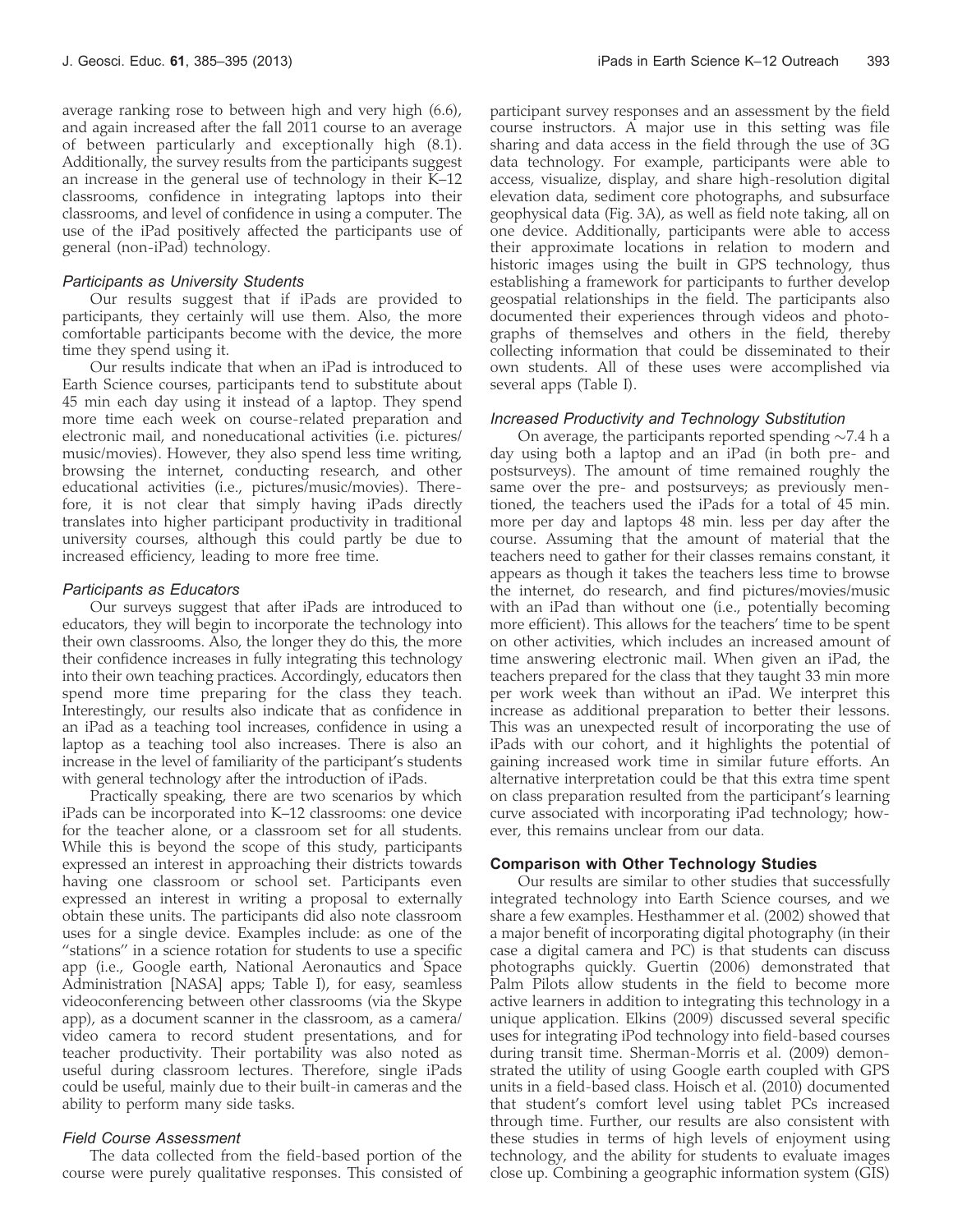with field-based investigations of geology was considered to be part of a K–12 program's success in building geoscience skills (Almquist et al., 2011).

#### Pitfalls Associated with iPads

There were some issues associated with the integration of iPads. It took a significant time investment for the initial setup. An entire class day was committed to training the participants to use the iPads, set up electronic mail accounts, download applications (Table I), and use the internet. Throughout these courses, there was also a constant flow of questions related with iPad content, meaning class time occasionally was interrupted. Furthermore, this was often the cause of some frustration by the participants as they learned this new technology. The demographics demonstrate higher age ranges than traditional college courses (summer average age range between 43 and 52 y; fall average age range between 44 and 53 y), and it is possible some of these pitfalls can be associated with introducing foreign technology to a generation that has been used to traditional teaching methods. Furthermore, our data suggest that there is no link to increased content knowledge by integrating iPads versus traditional teaching methods. This is significant considering the time and money investments involved with integrating iPads.

# **CONCLUSIONS**

We found several specific field and classroom uses for K–12 graduate outreach courses. From confidential pre- and postsurveys completed by K–12 educators participating in both field- and classroom-based Earth Science courses, we collected useful information that sheds light on integrating iPad technology. This cohort of participants allowed us to understand specific uses of this technology in a university field and classroom setting. Additionally, we were able to assess the iPad's impact towards reaching content-knowledge growth.

We found that when given iPads, participants spent more time preparing for these university outreach courses as students and for the classes they themselves teach. However, they also engaged in more noneducational activities, although it is possible this reflects more free time due to increased efficiency. The surveys also suggest that participants tended to substitute laptop for iPad time.

It is unclear if the iPads had a major impact on the traditional classroom outreach course (ESCI 511), although there certainly were many uses in the field-based course (ESCI 515). The latter is associated with the strengths of the iPad, namely, its mobility, and ability to seamlessly share and access data in the field. However, there is no evidence that integrating iPads increased content knowledge over traditional teaching methods.

#### Acknowledgments

We would like to thank Dr. Steven Whitmeyer for providing comments that greatly improved the manuscript. We are indebted to Alison Henning, for her efforts with Rice University Outreach over many years. We would also like to thank the participants of the summer 2011 ESCI 515 and fall 2011 ESCI 511 courses for their voluntary responses to survey questions. Also, we would like to thank Dale Sawyer for coteaching ESCI 515 and providing helpful comments to

this paper, in addition to Eric Holmes and Weikei Yu for their fieldwork contributions and Matt Weller for fall 2011 ESCI 511 classroom assistance. We would like to thank Winnie Yu for processing LIDAR data. Both of these courses and iPads were supported/purchased by grants from the Texas Higher Education Coordinating Board Teacher Quality Grants. iPad is a product of Apple Inc. (Cupertino, CA).

### REFERENCES

- Almquist, H., Stanley, G., Blank, L., Hendrix, M., Rosenblatt, M., Hanfling, S., and Crews, J. 2011. An integrated field-based approach to building teachers' geoscience skills. Journal of Geoscience Education, 59:31–40.
- Apple Inc. 2013a. iPad. Available at http://www.apple.com/ipad/ (accessed 25 June 2013).
- Apple Inc. 2013b. Apple in Education. Available at http:// www.apple.com/education/ipad/#classroom (accessed 25 June 2013).
- Brown, V.M. 1998. Computers at geology field camp. Journal of Geoscience Education, 46:128–131.
- Cantrell, P., Young, S., and Moore, A. 2003. Factors affecting science teaching efficacy of preservice elementary teachers. Journal of Science Teacher Education, 14:177–192.
- Clegg, P., Bruciatelli, L., Domingos, F., Jones, R.R., De Donatis, M., and Wilson, R.W. 2006. Digital geological mapping with tablet PC and PDA: A comparison. Computers & Geosciences, 32:1682– 1698.
- Cochrane, T., Narayan, V., and OldField, J. 2013. iPadagogy: Appropriating the iPad within pedagogical contexts. International Journal of Mobile Learning and Organisation, 7:48–65.
- De Donatis, M., and Bruciatelli, L. 2006. MAP IT: The GIS software for field mapping with tablet PC. Computers  $\mathcal{E}$  Geosciences, 32:673–680.
- Dickerson, D.L., Dawkins, K.R., and Annetta, L. 2007. Scientific fieldwork: An opportunity for pedagogical-content knowledge development. Journal of Geoscience Education, 55:371–376.
- Elkins, J.T. 2009. Using portable media players (iPod) to support electronic course materials during a field-based introductory geology course. Journal of Geoscience Education, 57:106–112.
- Elkins, J.T., and Elkins, N.M.L. 2007. Teaching geology in the field: Significant geoscience concept gains in entirely field-based introductory geology courses. Journal of Geoscience Education, 55:126–132.
- Feig, A.D., and Stokes, A., eds. 2011. Qualitative inquiry in geoscience education research. Boulder, CO: The Geological Society of America, Special Paper 474.
- Goldup, G. 2013. iPads in geographical fieldwork: A learning device or a hi-tech toy? Teaching Geography, 38:24–25.
- Guertin, L.A. 2006. Integrating handheld technology with field investigations in introductory-level geoscience courses. Journal of Geoscience Education, 54:143–146.
- Hargis, J., Cavanaugh, C., Kamali, T., and Soto, M. 2013. A federal higher education iPad mobile learning initiative: Triangulation of data to determine early effectiveness. Innovative Higher Education, doi: 10.1007/s10755-013-9259-y.
- Hesthammer, J., Fossen, H., Sautter, M., Saether, B., and Johansen, S.E. 2002. The use of information technology to enhance learning in geological field trips. Journal of Geoscience Education, 50:528–538.
- Hoisch, T.D., Austin, B.A., Newell, S.L., and Manone, M.F. 2010. Application of tablet PCs to lecture demonstrations on optical mineralogy. Journal of Geoscience Education, 58:221–231.
- Kastens, K.A., Agrawal, S., and Liben, L.S. 2009. How students and field geologists reason in integrating spatial observations from outcrops to visualize a 3-D geological structure. International Journal of Science Education, 31:365–393.
- Keane, T., Lang, C., and Pilgrim, C. 2012. Pedagogy! iPadology!